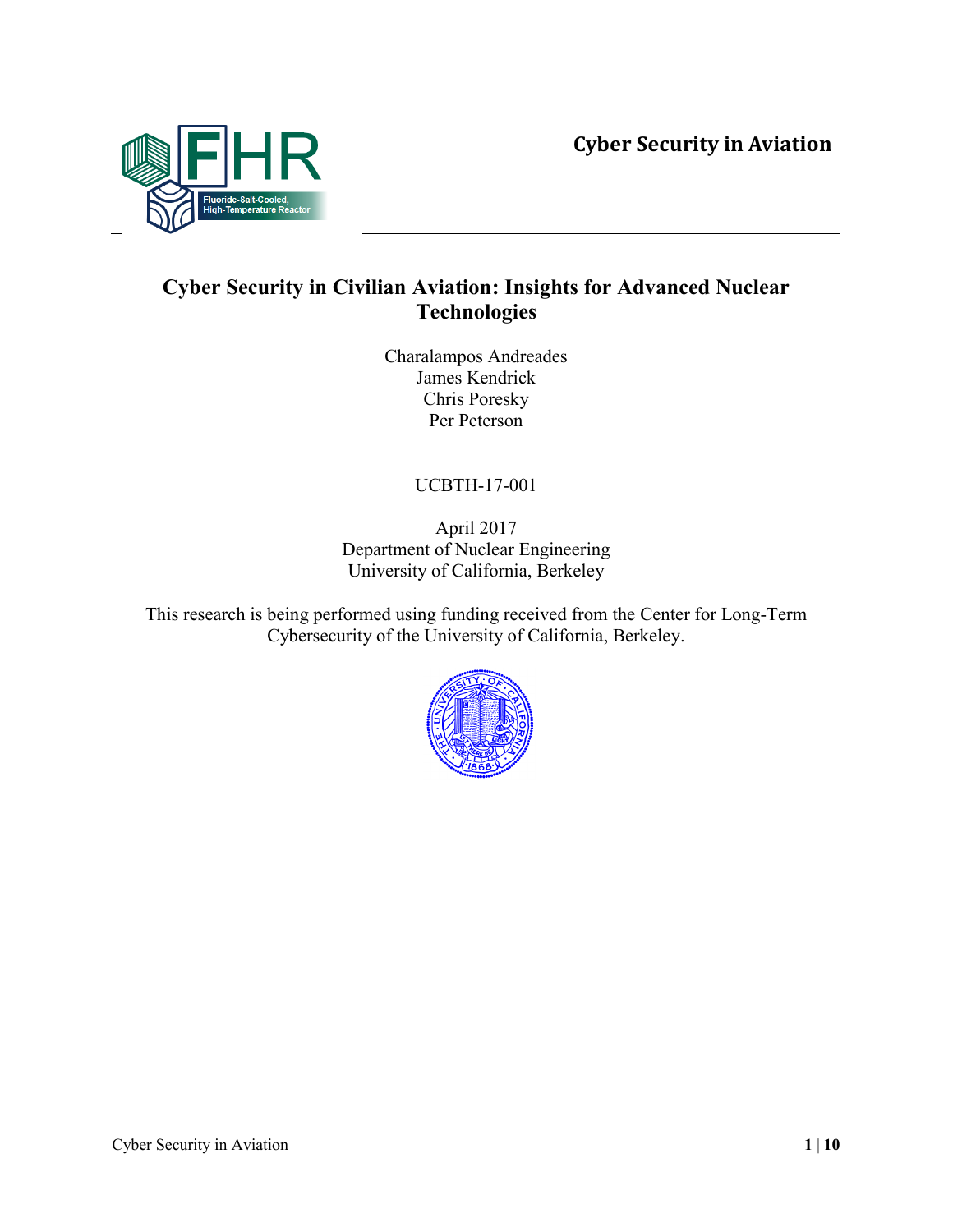#### **Abstract**

This report provides a brief overview of legacy avionics and the air traffic control system (ATS), describes the current Next Generation (NextGEN) ATS, the integrated modular avionics (IMA) of modern aircraft, and provide a list of potential cyber security (CS) issues and associated CS anectodotes/incidents. An overview of the civilian/commercial aviation industry regulatory framework and introduced CS measures and solutions are summarized. Finally, some short concluding remarks and discuss the relevance of aviation CS to nuclear CS are provided.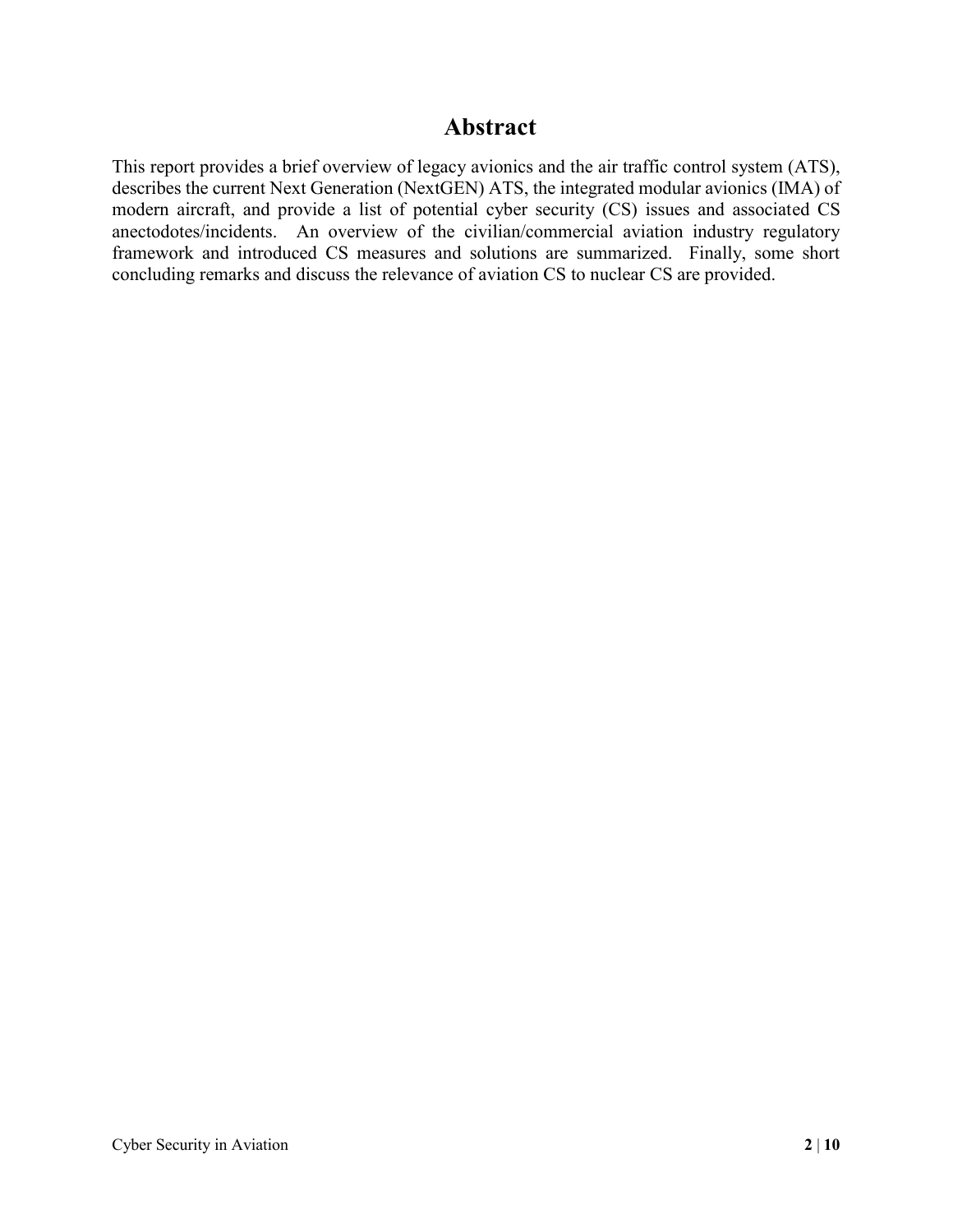### **1 Introduction**

In pursuit to better understand cybersecurity for digital instrumentation and control (I&C) for advanced nuclear reactors, we decided to first explore and review the approaches and strategies taken in other critical infrastructures sectors (as defined in Presidential Policy Directive 21 [1]) that face similar challenges and large consequence spaces, as does nuclear power. The aviation industry, with its heavy reliance on digitization of controls and its connection to the internet instantly sprung to mind; – another closely related example is the autonomous vehicle and its associated infrastructure and integrated transportation network. When one walks onto a modern aircraft such as the Boeing 737MAX, it is instantly noticeable to the keen observer that there are digital screens, file servers, an aircraft operating system, multiple networks and equipment, large storage drives (media, music, movies, etc.). Surprisingly, this internet protocol (IP) connected network is not always air gapped. It is important to note at the outset, that the civilian and commercial aviation industry has taken a path to full digitization, with minimal or no analog control of avionics<sup>1</sup> and the air traffic control services (ATS), and their grappling with the CS issue is still in its early stages and evolving, not much further along than the commercial nuclear sector. In the following sections we will give a brief summary of legacy avionics and ATS, describe the current Next Generation (NextGEN) ATS, the integrated modular avionics (IMA) of modern aircraft, and provide a list of potential CS issues and associated CS anectodotes/incidents. We conclude with an overview of the civilian/commercial aviation industry regulatory framework and introduced CS measures and solutions. Finally, we will provide some short concluding remarks and discuss the relevance of aviation CS to nuclear CS.

#### **2 History and Summary of Legacy ATC and Avionics**

Traditionally, the United States National Air Space (NAS), ATC and the associated avionics were based on federated technologies such as Satellite Based Augmentation Systems (SBAS), Global Positioning Augmentation Systems (GBAS), Air Traffic Control (ATC) data communications, Automatic Dependent Surveillance – Broadcast (ADS-B), and Controller Pilot Data Link Communications (CPDLC), that were difficult or impossible to intercept externally and were isolated and air gapped.<sup>2</sup> Therefore little emphasis was given to digital security other than physical access control [2]. The system and legacy devices were regulated by deferral agencies with uniform security standards. However, with the progress in digital technology, non-ATS, non-Federal Aviation Administration (FAA) regulated systems with variable security standards (Wi-

 $\overline{a}$ 

 $<sup>1</sup>$  Avionics is a combination of the terms aviation and electronics. They are the electronic</sup> systems used on aircraft, which include communications, navigation, the display and management of multiple systems, and the hundreds of systems that are fitted to aircraft to perform individual functions.

<sup>&</sup>lt;sup>2</sup> Internationally, the International Civil Aviation Organization (ICAO), is a specialized agency of the United Nations, which codifies the principles and techniques of international air navigation and fosters the planning and development of international air transport to ensure safe and orderly growth. The ICAO Council adopts standards and recommended practices concerning air navigation, its infrastructure, flight inspection, prevention of unlawful interference, and facilitation of border-crossing procedures for international civil aviation.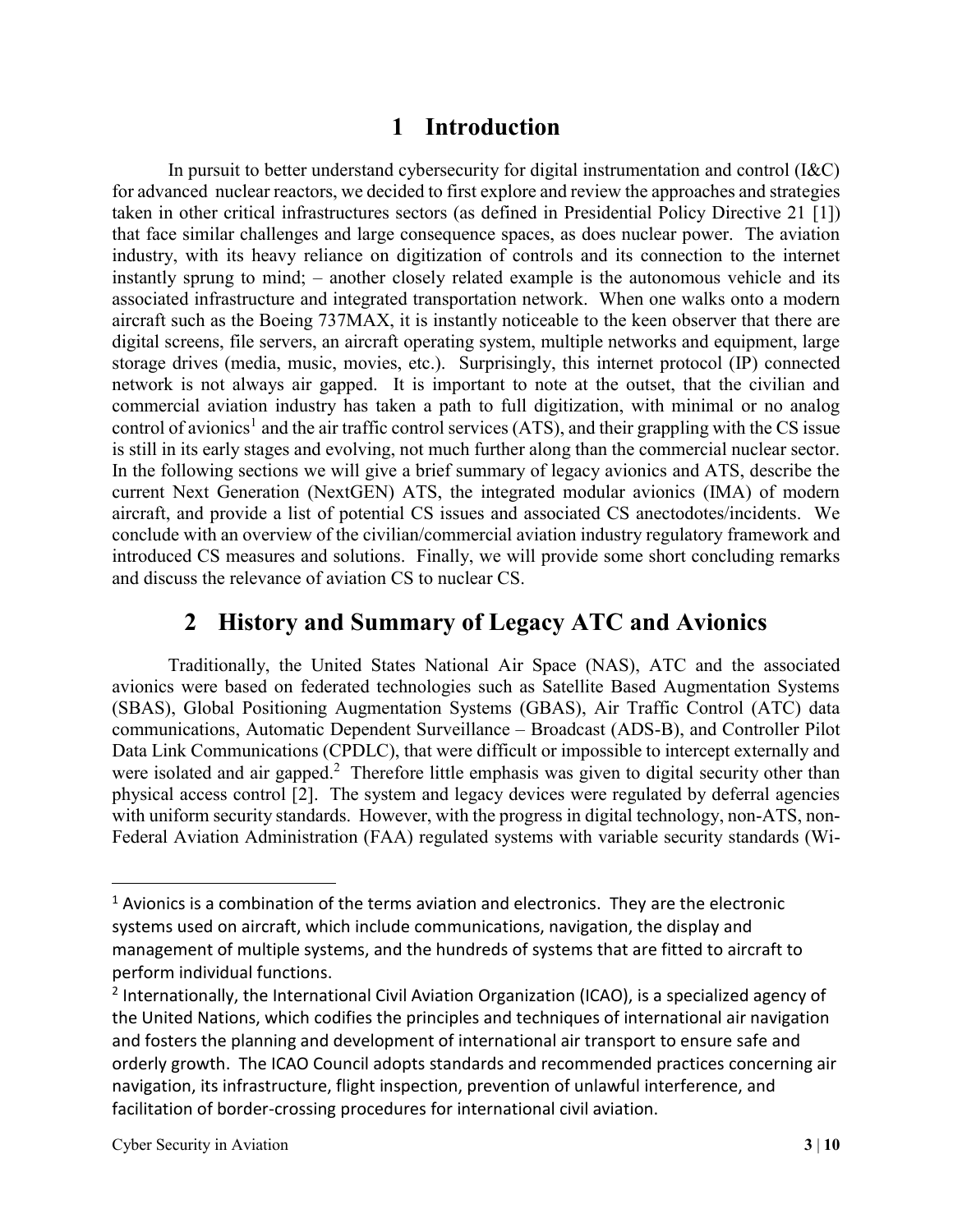Fi, WiMAX, Ethernet, gate linked networks, portable electronic devices, USB, maintenance laptops, etc.) have been introduced into aviation.

#### **3 Path to NextGEN ATS**

In the past twenty years or so, the introduction of more powerful and compact processing systems, following Moore's law, have led the aviation industry to advocate for the modernization of the NAS and the formation of the NextGEN ATS, a move from radar based ATC to one based on satellite navigation (GPS) and automation. This has been an incremental adoption of enterprise information technology (IT), mixed in with legacy federated systems. What is envisioned through NextGEN is an e-enabled aircraft in a self-aware airborne mode in a global information network, sourcing and consuming the right information at the right place and time [3]. Internet signals are routed through existing communications architecture while aircraft controls move from federated separate control units per function to an integrated modular avionics (IMA) platform. The concept of modern digital avionics originated in the late 1980s in the McDonnell Douglas F-15E program and later adopted in civilian and commercial aviation during the 1990s in the Boeing 777.

The move to fly-by-wire was initially introduced as a back-p to mechanical control until all kinks were ironed out. The substitution of fly-by-wire for mechanical controls allowed for a reduction in cost and weight for aircrafts. The further digitization of avionics has led to a transition from fly-by-wire, described earlier, to a fly-by-wireless system, a digital circuit activated control by network called IMA.

#### **4 Integrated Modular Avionics**

As described in the previous section, aircraft systems and avionics have moved from a federated and distributed architecture to an IMA based architecture. IMA replaces numerous separate processing units and line replaceable units with fewer more centralized units by employing higher throughput multicore, multi-processor computers, with commercial off-the-shelf components [3, 4]. This centralization of processing power means that multiple unrelated applications with different criticalities share the same computational platform (hopefully without interference). Think of all the functions on modern airplanes: Wi-Fi, electronic flight bags<sup>3</sup>, field loadable devices and software, avionics, passenger information and entertainment management system, and the list goes on. To accommodate this sharing of information across bidirectional high speed data buses with connectivity to many aircraft systems, modern aircraft are segregated into three logical domains based on function and criticality to flight [2, 3, 5]. These are the following:

- 1) Closed domain for aircraft control, communicating externally through data links and SATCOM.
- 2) Private domain responsible for the aircraft system information, communicating externally with flight operations and maintenance.

 $\overline{a}$ 

 $3$  An electronic flight bag is an electronic information management system on a portable electronic device used by pilots to replace traditional flight bags which weighed up to 40 pounds. Flight bags include safety guidelines, startup procedures, checklists, navigation charts, flight and aircraft calculations, etc. for pilots to go through and reference.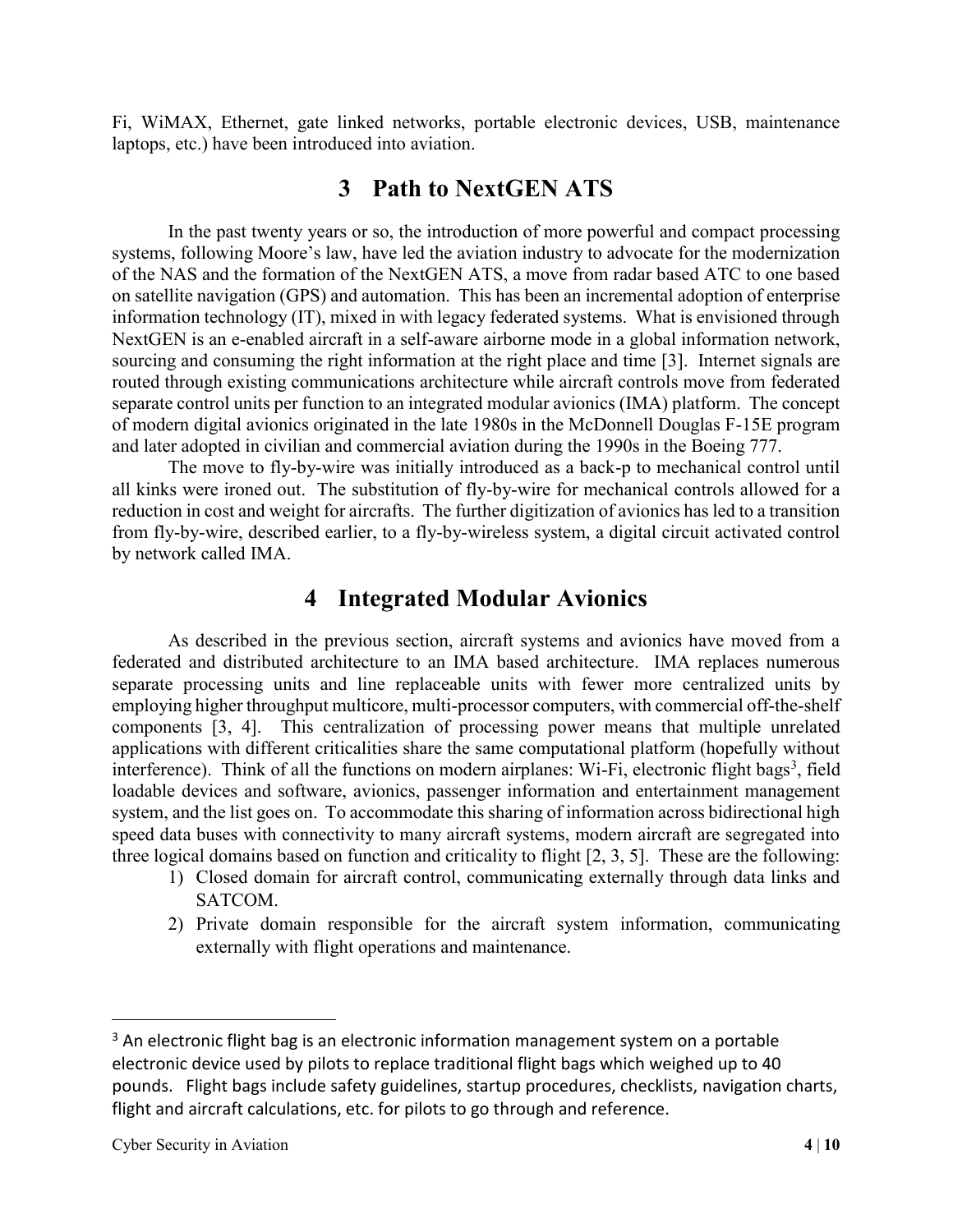3) Public domain for passenger in-flight entertainment (IFE) and information services, connecting externally with content providers and the passengers.

What is concerning in this architecture of modern avionics is that the aircraft, the cockpit and cabin crew and passengers use many of the same communications components. An easy visualization of this is communication of aircraft flight information from the private domain to passengers' screen on the public domain (speed, altitude, ambient conditions, flight trajectory, etc.). This leads us into our next section of potential CS vulnerabilities of IMA and cases or anecdotes of CS breaches on-board.

### **5 Aviation Cyber security Vulnerabilities and Anecdotes**

A key issue for CS of IMA is the potential that the processing of mixed criticality information by shared network components may make it possible hack from one network segment to another domain by circumventing security measures. There are several levels of attacks and various entry points one could envision. In one potential attack, one might try to misinform pilots or air traffic controllers via spoofing or jamming attacks (delete/insert ghost airplanes from/into screens, compromise information accuracy, deletion of messages/information, fake alarms, etc.). This is a particular vulnerability since place positioning date (NextGEN) is unencrypted and without mutual authentication [6]. An attacker with deep knowledge of systems and premeditation can gain fly-by-wire control and disable all communications and control systems. This is particularly so in the Boeing 777 where controls could be obtained with a radio signal from a small device. This is a speculated cause of the Malaysia Airlines flight MH370 disappearance. This scenario was demonstrated as a credible one by CS researcher Hugo Teso, who created an Android phone application, SIMON, to gain remote control access to flight controls [6]. He developed the application using a commercially available flight simulator, pointing to another vulnerability, that of monoculture. Monoculture is the use of either widely available software or wide use of software across networks, resulting in wide knowledge of system architecture or operation, unchanged default logons and passwords, etc. [7].

Another attack vector is the possibility of the IFE connection to the private domain to be externally exploited via USB ports and Ethernet. The Boeing 787's passenger compartment was connected to the aircraft's control domain, navigation, and communications system directly. Security researcher Chris Roberts exploited this vulnerability by plugging his laptop into the under-seat IFE box and managing to yaw the airplane, all the while tweeting about it [8, 9].

System integration might also enable a rogue or coerced employee to circumvent physical access control and inject malware aboard the IMA network. Spainair flight 5022 on August 20, 2008 crashed due to computer system monitoring technical problems caused by malware infections, resulting in 154 deaths [10].

All these theorized, potential, realized CS vulnerabilities and anecdotes demonstrate that CS is indeed a matter to be addressed seriously in the aviation industry, leading us into our next section on aviation CS measures, defense, and regulatory framework.

# **6 Aircraft CS Regulatory Framework and Solutions**

The move to NextGEN and IMA has meant that new CS features need to be adopted to prevent attack and mitigate consequences in case of a breach, and that a new regulatory framework be put in place to provide guidance for CS to aviation industry stakeholders. Currently, the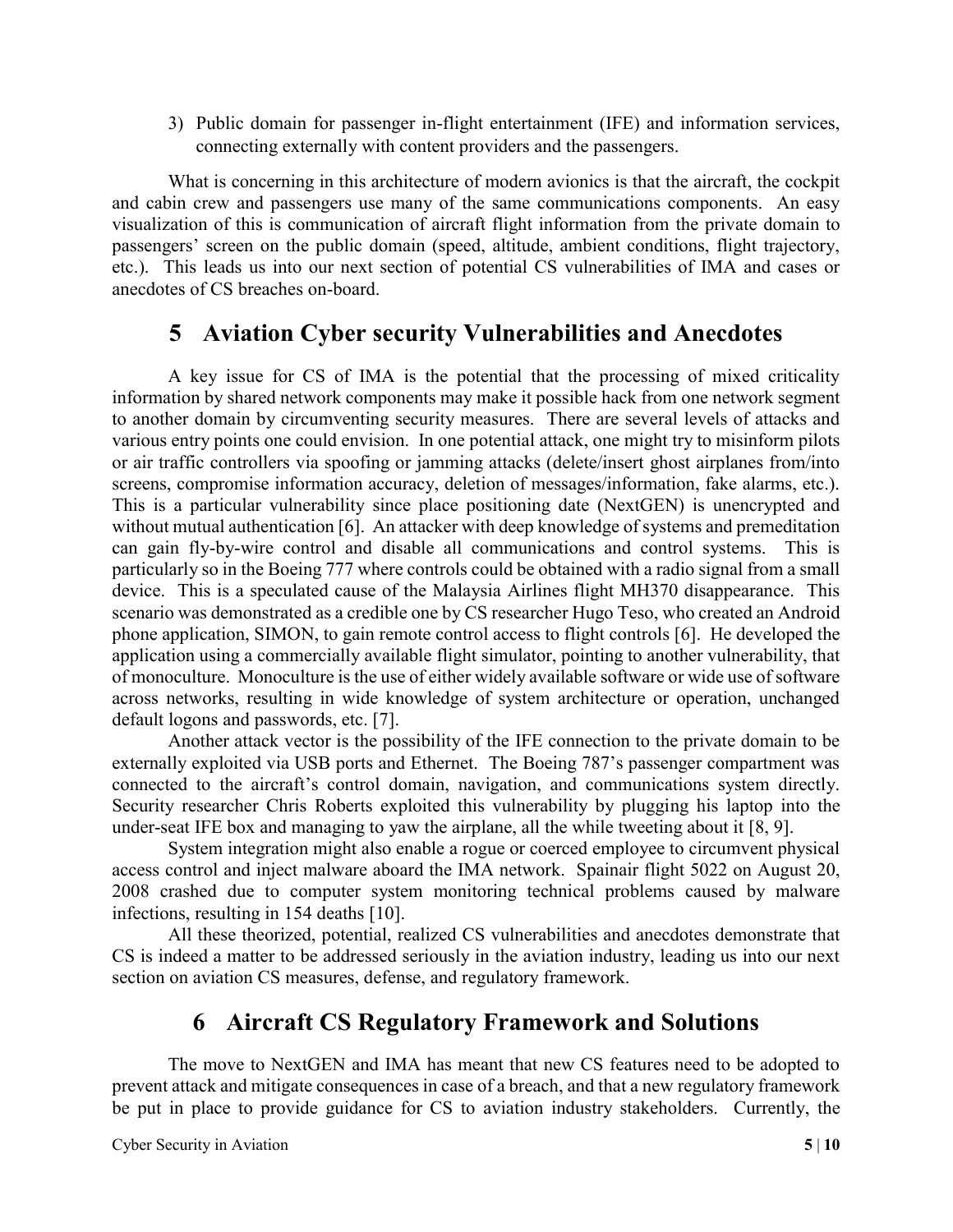industry in the U.S. operates under a patchwork of CS regulations with no overarching set of rules from a defined body, e.g. the FAA. In April 2016, the United States Congress passed the Cyber Air Act, with the precise intention of the FAA to develop these CS guidelines [8]. Under the broadest layer of safety and regulations, aircraft need to comply with 14CFR 129.25, 129.28, 25.795 and CS control conform to 14CFR xx.1301 and xx.1309 [2]. NIST SP800-30 (risk management for IT systems), RTCA SC216, DO326, DO178C (for software), DO254 (for hardware), and DO297 (for IMA) provide both software and hardware security and SC guidance and requirements [2]. IMA logical domain separation security is guided by ARINC 653, an industrial standard for integrity of safety-critical IMA application cohosted with less critical applications by partitioning the operating system [3]. Partitioning is provided through a timetriggered Ethernet protocol separating critical and non-critical communications through predefined time slots on the network, allowing multiple traffic classes to coexist [4]. Additionally, ARINC 811 provides mechanisms to protect flight critical systems. However, all these standards are not under FAA control and aircraft worthiness certification, performed by the Office of Safety, (similar to U.S. Nuclear Regulatory Commission reactor design certification) does not include an explicit CS assessment component. CS issues, if discovered or if they arise, as they did with the Airbus A350 and Boeing 787, are addressed by rulings called Special Conditions, that apply to each particular case rather than across the board [11]. This implies that commercial grade SW and HW cannot be assured under current aviation safety regulations (valid as of 2017 – rulemaking procedure underway) [3, 11].

Looking into these standard and regulation once can distill some basic concepts, recommendations, and mandates as to how to address CS in modern avionics. First and foremost, aircraft security relies on redundancy and determinism with human element involvement. The concept of defense-in-depth is applied on aircraft systems, with redundancy, back-ups, and failsafe modes, in which the system reverts to manual control or a known safe configuration in the event of an anomaly. On the SW and HW side, firewalls serve as a first line of electronic defense to protect flight controls from other domains. This approach is vulnerable to circumvention however, since the domains are connected with the same IP communication and routers. The use of different communications standards could make control and monitoring incompatible, however this is not implements in practice yet. To further fortify IMA, cross-domain communications are secured at multiple layers using sufficient physical, logical, and organizational inhibitors (routers, switches, monitors, usage policies for wireless devices, etc.) Other host-based mechanisms (filtering, redundant storage, tamper proof logging of security-relevant actions) ensure that the flight control domain is operational and close to the passenger domain [12]. The Boeing 787 and Airbus A380 us an open redundant network topology for their avionics [4]. This certified control information flow between domains, maintained by network extension devices, ensures that an attacker would have to affect multiple systems to reduce safety margins. This implies that an attacker might prefer to misguide information rather than cause a loss of function. This attack vector is dealt with in a two-fold manner – with some legacy capability and human factor security.

The use of back-up hardwired or legacy connections for safety critical information can enable cross checks for verifying wireless readings and mitigating attack consequences. The Traffic Collision Avoidance System (TCAS – radar based) can back up the Automatic Dependent Surveillance – Broadcast (ADS-B – GPS based), so that a degraded GPS signal can be augmented by a secondary legacy radar based, albeit less accurate, system [3, 12].

On the human factor of CS, pilots are trained time and again on handling system problems (similar to nuclear reactor operators). They can disengage, disconnect, and ignore a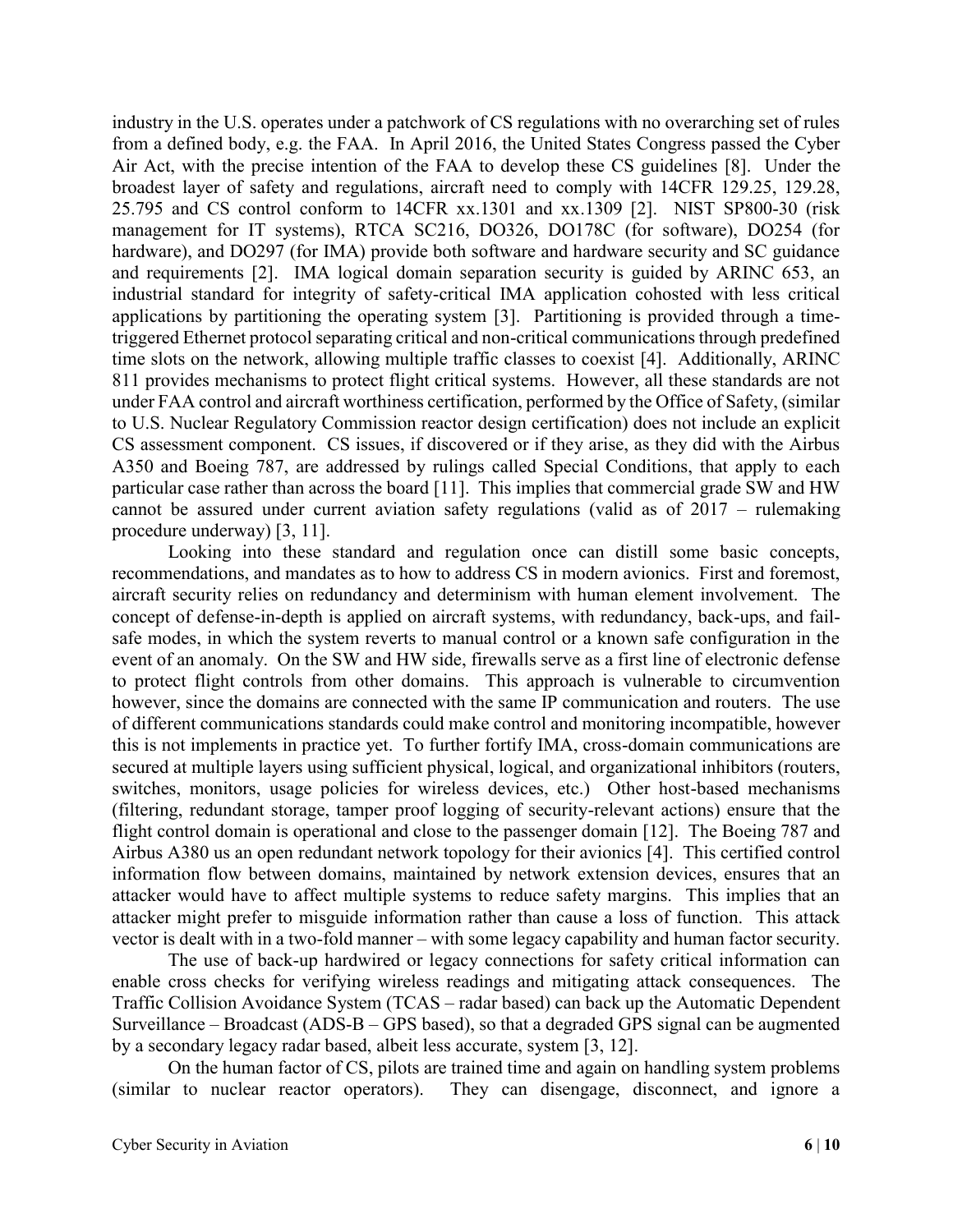malfunctioning system. Additionally, there is redundancy for human control in which pilots and co-captains can recognize a bogus message, by requiring pilot review and approval for major changes (similar to three way communication for nuclear reactor operators) [10]. There is furthermore role based access to avionics systems, with security permissions based on the user's position or function (insider vs. outsider) [11].

This entire CS architecture needs to be tested against threats and verified using rigorous mathematical reasoning and advanced analysis tools to reduce or eliminate vulnerabilities [5]. Built-in test software, real-time monitors, and triplicate voting mechanisms that could detect and isolate most IC malfunctions/failures from inadvertent or intentional degradation are either implemented or proposed [2]. It is also important not to neglect the other components outside the aircraft and take a system-wide approach to CS. For example, counterfeit parts need to be detected and eliminated during the procurement and tracking process prior to going on-board aircraft. This system-wide approach can be considered as a combination of defense-in-depth and security by design (proactive rather than reactive).

### **7 Relevance to Advanced Nuclear and Conclusions**

In reviewing aircraft avionics and the migration to a fully networked fly-by-wireless architecture, several implications for CS can be identified. There is a very little to no analog control envisioned in future aircraft other than for redundancy purposes. Civilian aviation regulations are starting to catch up with the CS issues, but threats remain a constantly evolving issue requiring constant vigilance and updating. In aviation, as in nuclear power, CS, physical security, and safety need to be coordinated in a risk informed approach. The aviation sector has implemented security controls such as access control, contingency planning (including a human element), and physical security measures to buttress against potential cyber-attacks. Retention of back-ups, mitigations against spoofing, built-in cross-checks of surveillance data and encryption provide assurance that the move to IMA will maintain a similar level of CS as for previous generation of digital avionics, while conferring added functionality and benefits. These approaches, if not already applied in nuclear I&C, can be adopted when and where applicable.

More specific to advanced nuclear controls research at Berkeley using the CIET facility, we plan to study how the Airborne Network Security Simulator (ANSS) at Witchita State can provide guidance, lessons, and applicable examples to CS experiments for CIET. "ANSS integrates industry and government aeronautical simulator to assess and identify network security threats in airborne network environments and provides a security test-bed used to test, calibrate, exercise procedures, and assess potential weaknesses and vulnerabilities, without endangering people or resources." [13]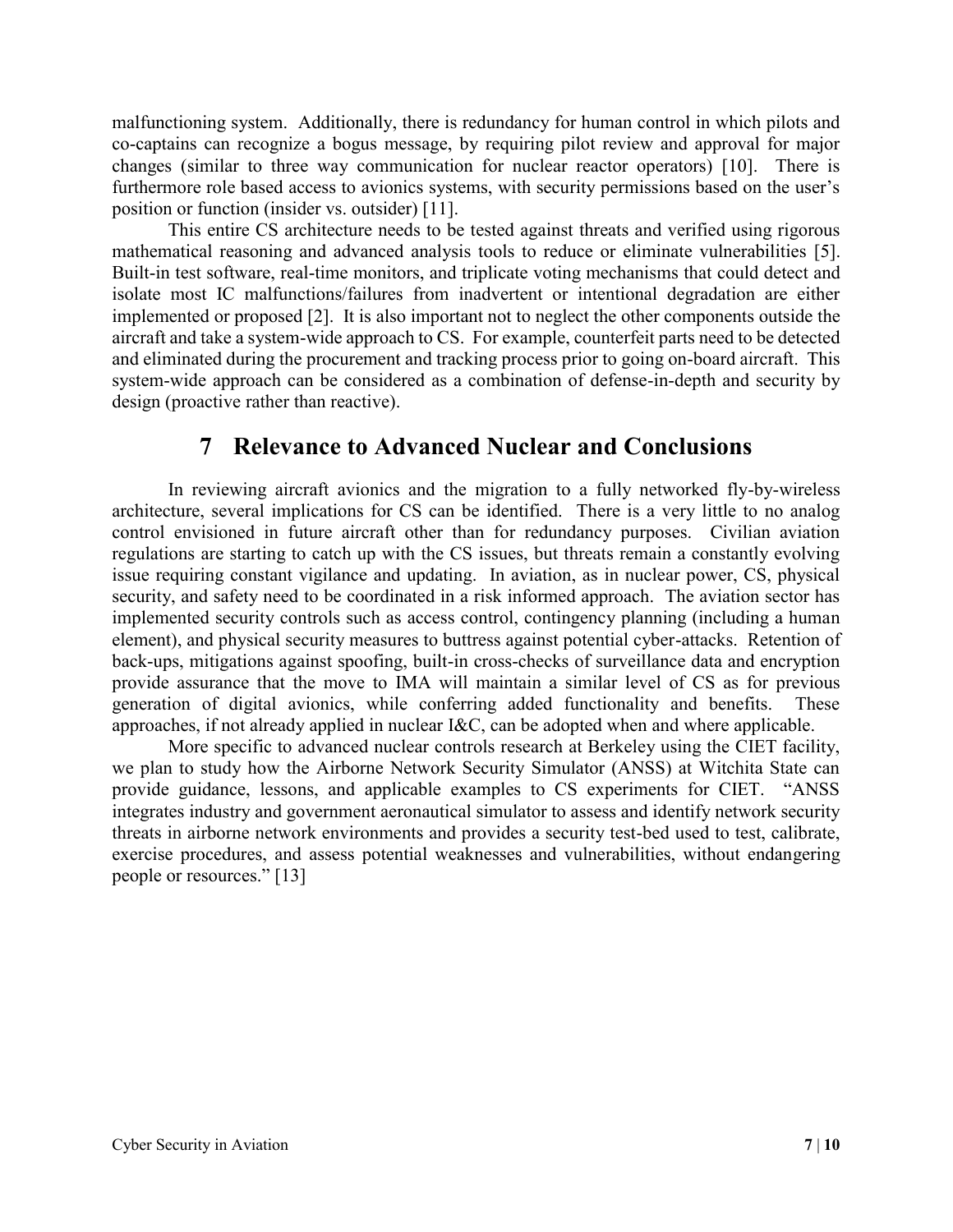## **Acronyms and Abbreviations**

ADS-B – Automatic Dependent Surveillance – Broadcast

ANSS – Airborne Network Security Simulator

ATC – Air Traffic Control

ATS – Air traffic control services

CPDLC – Controller Pilot Data Link Communications

CS – Cyber security

FAA – Federal Aviation Administration

GBAS – Global Positioning Augmentation Systems

HW – Hardware

ICAO – International Civil Aviation Organization

IFE – In-flight entertainment

IMA – Integrated modular avionics

IP – Internet protocol

IT – Information technology

I&C – Instrumentation and control

SBAS – Satellite Based Augmentation Systems

SW – Software

TCAS – Traffic Collision Avoidance System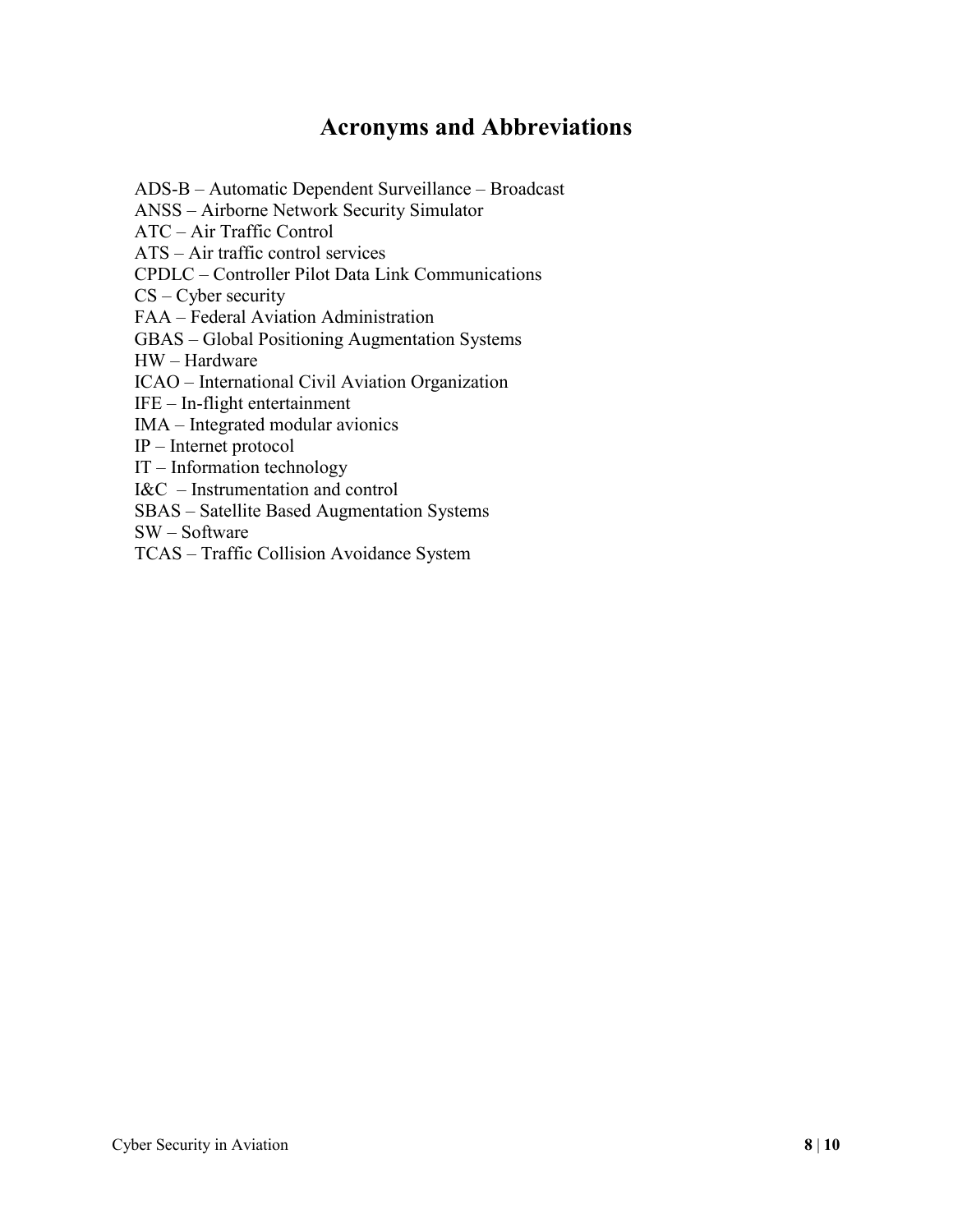## **8 References**

- [1] Office of the Press Secretary, "Presidential Policy Directive 21 Critical Infrastructure Security and Resilience," The White House, Washington, DC, February 12, 2013.
- [2] P. Skaves, "Information for Cyber Security Issues Related to Aircraft Systems," in *30th Digital Avionics Systems Conference, IEEE*, Washington, DC, October 16-20, 2011.
- [3] K. Sampigethaya and R. Poovendran, "Aviation Cyber–Physical Systems: Foundations for Future Aircraft and Air Transport," *Proceedings of the IEEE,* vol. 101, no. 8, pp. 1834-1855, August 2013.
- [4] T. Gaska, C. Watkin and Y. Chen, "Integrated Modular Avionics-Past, present, and future," *IEEE Aerospace and Electronic Systems Magazine ,* vol. 30, no. 9, pp. 12-23, 2015.
- [5] K. L. Statler, "Cybersecurity And The Commercial Aircraft Delivering Leading-Edge Technology To Meet A Growing Threat," AviationWeek.com, 30 June 2016. [Online]. Available: http://aviationweek.com/information-management-solutions/cybersecurity-andcommercial-aircraft-delivering-leading-edge-techn. [Accessed 15 February 2017].
- [6] P. Paganini, "Cyber Threats against the Aviation Industry," Infosec Institute, 8 April 2014. [Online]. Available: http://resources.infosecinstitute.com/cyber-threats-aviationindustry/#gref. [Accessed 15 February 2017].
- [7] R. A. Grimes, "Can you hack an airplane? Brace yourself," InfoWorld, 21 April 2015. [Online]. Available: http://www.infoworld.com/article/2912372/security/can-you-hack-anairplane.html. [Accessed 15 February 2017].
- [8] J. Wolff, "Hacking Airplanes," Slate, 3 May 2016. [Online]. Available: http://www.slate.com/articles/technology/future\_tense/2016/05/the\_aviation\_industry\_is\_s tarting\_to\_grapple\_with\_cybersecurity.html. [Accessed 15 February 2017].
- [9] Phys.org, "Is cyberjacking a new threat to air travel?," Phys.org, 13 July 2015. [Online]. Available: https://phys.org/news/2015-07-cyberjacking-threat-air.html. [Accessed 15 February 2017].
- [10 R. Abeyratne, "Aviation Cyber Security: A Constructive Look at the Work of ICAO," *Air and Space*   $\mathbf{1}$ *Law,* vol. 41, no. 1, pp. 25-39, 2016.
- [11 U.S. Government Accountability Office, "AIR TRAFFIC CONTROL: FAA Needs a More  $\mathbf{1}$ Comprehensive Approach to Address Cybersecurity As Agency Transitions to NextGen," GAO-15-370, Washington, DC, April 14, 2015.
- [12 K. Sampigethaya, R. Poovendran, S. Shetty, T. Davis and C. Royalty, "Future e-enabled aircraft  $\mathbf{1}$ communications and security: The next 20 years and beyond," *Proceedings of the IEEE,* vol. 99, no. 11, pp. 2040-2055, 2011.